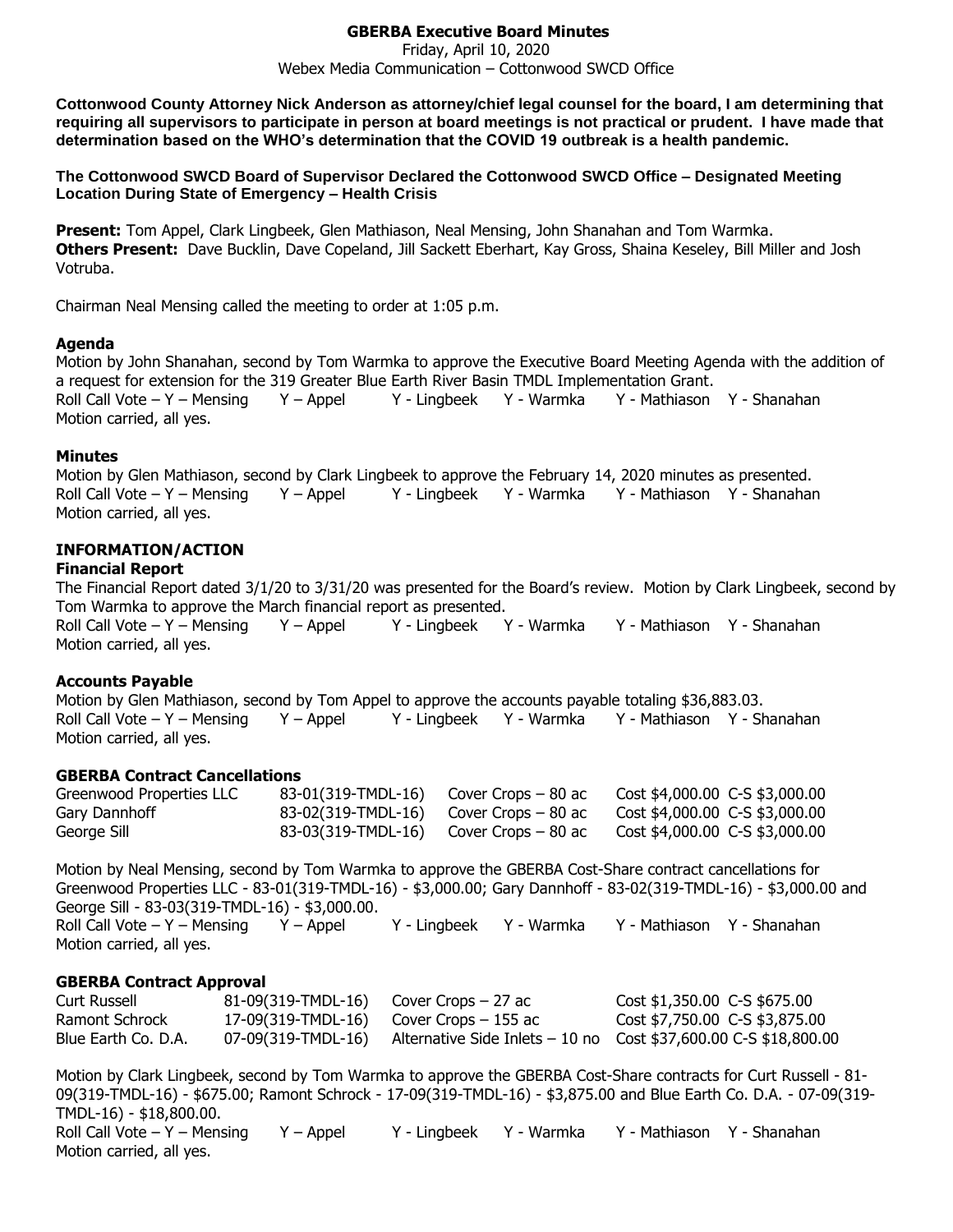# **Page 2 GBERBA Executive Board Minutes April 10, 2020**

### **GBERBA Cost-Share Contract Completion**

| Homewood Farms | 83-08(319-TMDL-16) | Cover Crops – 80 ac | Cost \$3,500.00 C-S \$2,625.00 |
|----------------|--------------------|---------------------|--------------------------------|
| Limited Prtnsp |                    |                     |                                |
| AVG II LLC     | 83-09(319-TMDL-16) | Cover Crops – 80 ac | Cost \$3,500.00 C-S \$2,625.00 |

Motion by Tom Warmka, second by John Shanahan to approve the GBERBA Cost-Share contract payments for Homewood Farms Limited Prtnsp 83-08(319-TMDL-16) - \$2,625.00 and AVG II LLC – 83-09(319-TMDL-16) - \$2,625.00. Roll Call Vote – Y – Mensing Y – Appel Y - Lingbeek Y - Warmka Y - Mathiason Y - Shanahan Motion carried, all yes.

#### **MAWQCP Contract Approval**

| Cottonwood SWCD   |                 | MAWQCP(TS-17-5-03) Additional Technical Services | \$6,000.00 |
|-------------------|-----------------|--------------------------------------------------|------------|
| Marcius Schroeder | MAWQCP(65-6-07) | Worksheet/Certification Incentive                | \$300.00   |

Motion by Clark Lingbeek, second by Tom Appel to approve the MAWOCP incentive payments for Cottonwood SWCD – Additional Technical Assistance - MAWQCP(TS-17-5-03) - \$6,000 and Schroeder – Certification Incentive - MAWQCP(65-6- 07) - \$300.00. Roll Call Vote – Y – Mensing Y – Appel Y - Lingbeek Y - Warmka Y - Mathiason Y - Shanahan Motion carried, all yes.

# **Request for Extension – MPCA – 319 – Greater Blue Earth River Basin TMDL Implementation Grant**

Motion by Clark Lingbeek, second by Tom Appel to approve the request for extension for the MPCA 319 Greater Blue Earth River Basin TMDL Implementation Grant set to expire on August 31, 2020.

Roll Call Vote – Y – Mensing Y – Appel Y - Lingbeek Y - Warmka Y - Mathiason Y - Shanahan Motion carried, all yes.

# **Review Grant Report**

# **COORDINATOR REPORT**

# **MN Agricultural Water Quality Certification Program**

Update on progress made in areas 5 and 6 – See Certification Specialist Reports. Over 500,000 acres certified! GBERBA has the Area 5 and 6 MAWQCP administrative contract approved through 2021. The Minnesota Agricultural Water Quality Certification Program is launching three new endorsements in addition to 10-year certification a farmer or landowner receives in the program. The endorsements are for soil health, integrated pest management, and wildlife.

# **2017 MPCA 319 Grant - Cover Crops and Alternative Tile Intakes**

An Implementation Policy Paper for the grant titled "Greater Blue Earth River Basin TMDL Implementation" has been developed and reviewed at the Technical meeting. This guidance document will be posted on the GBERBA website. Cover crops: \$50.00 dollars per acre maximum, 50% cost share maximum (\$25.00 ac.), 80-acre size maximum per owner. Prioritization required. Alternative intakes: Rock and pattern tile. \$500.00 maximum and 50% cost share. These are federal dollars and require state or local match. Perforated risers, broom and other water quality intakes: \$200.00 maximum and 50% cost share. These are federal dollars and require state or local match.

The grant amendment has been completed and all remaining cost share for projects including Alternative intakes, Side inlets, and Cover crops will be at 50% cost share**. Grant End Date 8-31-2020**

**For 2020 the cover crop acre limits are removed. At this point the 50% cost share rate will continue. There has been some discussion to request an extension of this grant due to 2019 weather conditions and the Covid-19 outbreak.**

# **2017 CWF Grant- Multipurpose Drainage Management**

Multipurpose Drainage Management **-** \$301,200: Projects for this Drainage Grant will need to be located in public ditch sheds. **GBERBA member entire counties are eligible**. Priority parameters are developed to identify the eligible ditches. A guidance policy sheet is online.

A grant Work Plan Revision has been approved by the BWSR to allow for CAP 130 Drainage Water Management plans and for Structures for Water Control.

**Grant Amendment Agreement has been approved to extend the expiration date to 12-31-2020.**